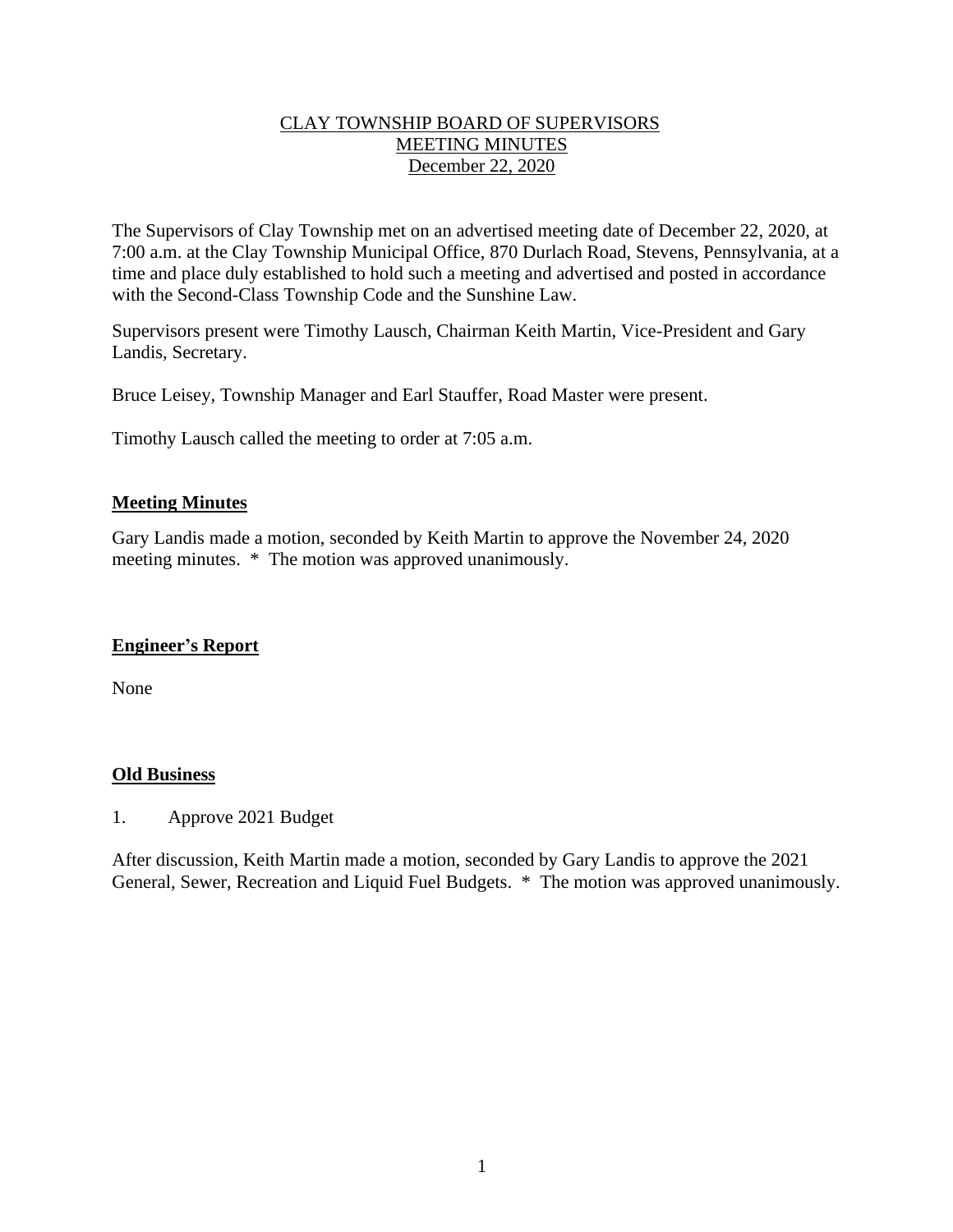## **New Business**

1. Road Master Update

Earl Stauffer informed the Board of Supervisors the activities of the past month.

There was discussion on issues related to the most recent snowstorm.

# 2. Manager Update

This item was tabled.

# 3. 317 Freedom Drive – Request for Plantings in Stormwater Easement

Bruce Leisey reviewed the request with the Board of Supervisors.

Keith Martin made a motion, seconded by Gary Landis to approve the request contingent on approval from the Home Towne Square Home Owners Association, written approval from the neighbor adjacent to the easement and compliance with the proposed drawing submitted. \* The motion was unanimously approved.

# **Bills To Be Paid**

Keith Martin made a motion, seconded by Gary Landis to approve a General Fund bill in the amount of \$4,448.13 for March Startoni escrow release. \* The motion was unanimously approved.